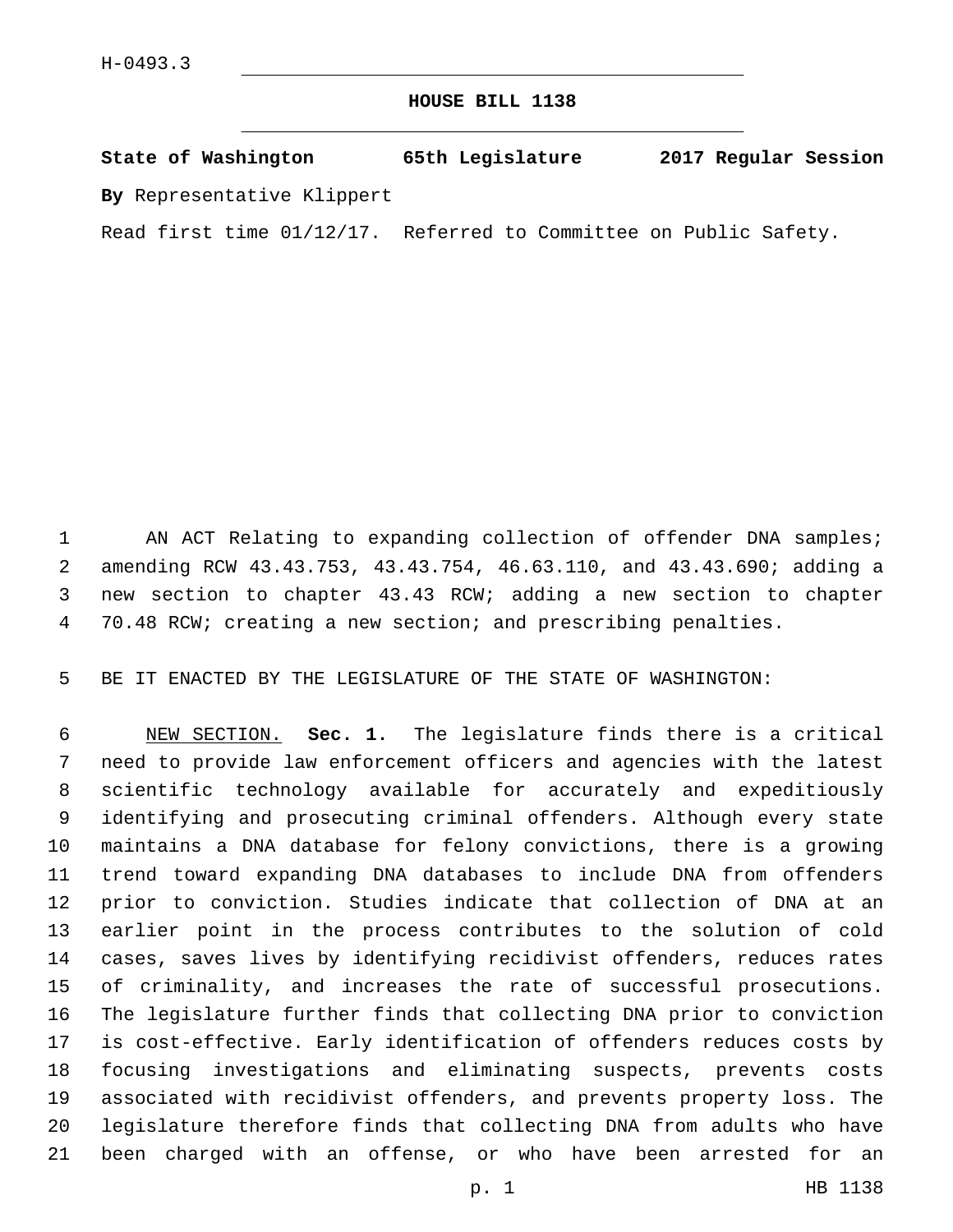offense when there has been a judicial determination of probable cause, is necessary to solve cold cases, prevent recidivist acts, and lower the cost of criminal investigations. The legislature further finds that DNA samples can be collected, analyzed, and stored in a way that only minimally impacts privacy concerns. The sample, typically collected via oral swab, is analyzed only with regard to forensic loci, a small percentage of the arrestee's genetic code, which allows identification but does not reveal other genetic information, other than gender. Arrestee samples will not be collected unless a probable cause determination has been made. Once analyzed, the profile is stored without any personally identifying information, only a sample number and agency identifiers. The DNA profile and sample is accessible only to qualified laboratory personnel. If a hit is made between a stored sample and the forensic profile developed from a crime scene, the laboratory will notify the law enforcement agency, which must follow certain procedures to confirm the hit. Innocent individuals are further protected through expungement procedures, which allow removal of their samples and profiles if convictions are not made or are overturned.

 **Sec. 2.** RCW 43.43.753 and 2008 c 97 s 1 are each amended to read 21 as follows:

 The legislature finds that recent developments in molecular biology and genetics have important applications for forensic science. It has been scientifically established that there is a unique pattern to the chemical structure of the deoxyribonucleic acid (DNA) contained in each cell of the human body. The process for identifying this pattern is called "DNA identification."

 The legislature further finds that DNA databases are important tools in criminal investigations, in the exclusion of individuals who are the subject of investigations or prosecutions, and in detecting recidivist acts. It is the policy of this state to assist federal, state, and local criminal justice and law enforcement agencies in both the identification and detection of individuals in criminal investigations and the identification and location of missing and unidentified persons. Therefore, it is in the best interest of the 36 state to establish a DNA database ((and DNA data bank)) containing DNA samples submitted by persons convicted of felony offenses and other crimes, as well as by adults charged for any criminal offense or arrested for any criminal offense when there has been a judicial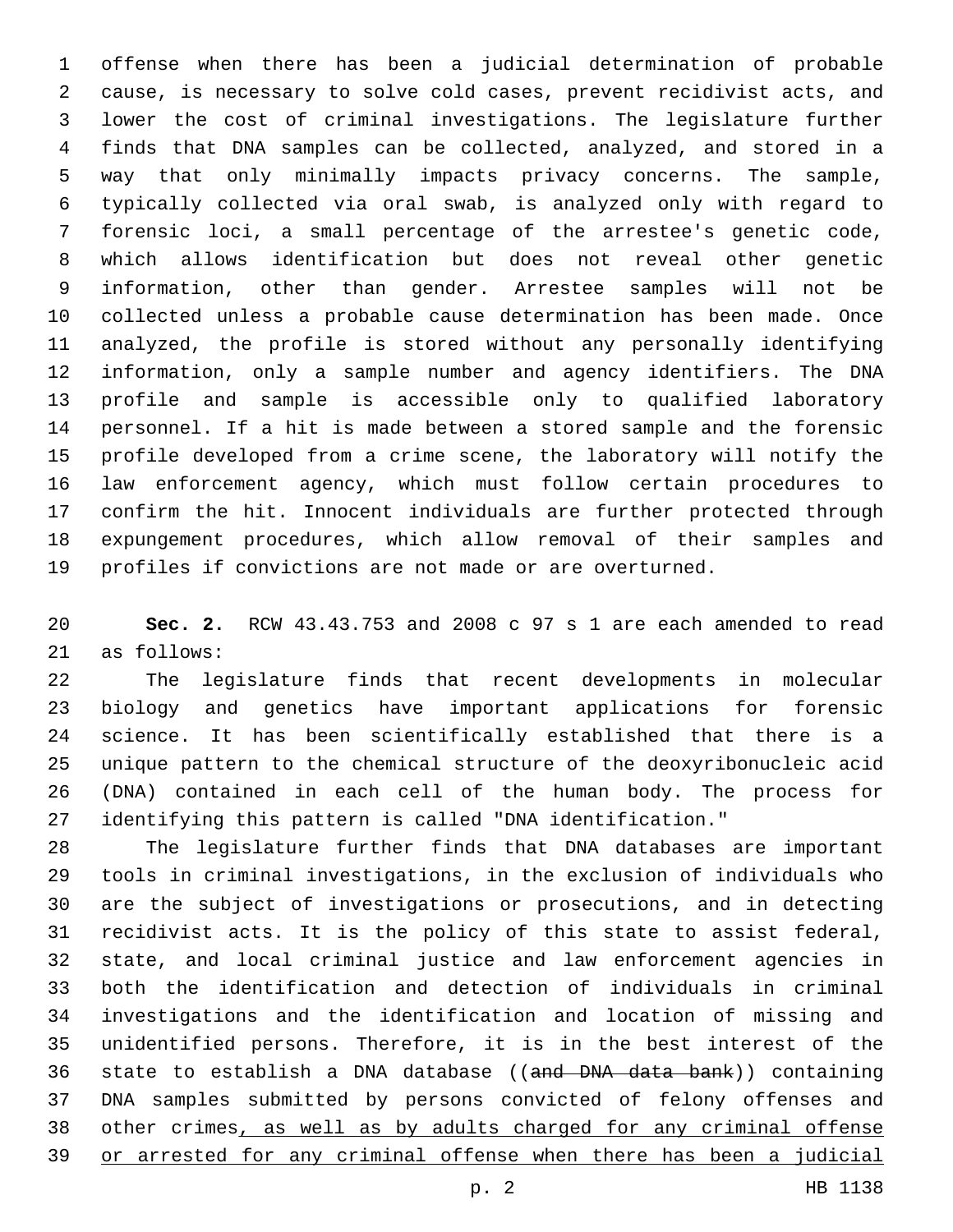determination of probable cause, as specified in RCW 43.43.754. DNA samples necessary for the identification of missing persons and unidentified human remains shall also be included in the DNA 4 database.

 The legislature further finds that the DNA identification system used by the federal bureau of investigation and the Washington state patrol has no ability to predict genetic disease or predisposal to illness. Nonetheless, the legislature intends that biological samples collected under RCW 43.43.754, and DNA identification data obtained from the samples, be used only for purposes related to criminal investigation, identification of human remains or missing persons, or improving the operation of the system authorized under RCW 43.43.752 13 through ((43.43.758)) 43.43.759, and section 4 of this act.

 The legislature further finds that the DNA collection, testing, and storage process is minimally invasive to privacy based on the following features:

 (1) Biological samples for DNA testing are routinely collected by an oral swab as part of the legitimate police identification procedure;

 (2) A DNA profile is stored in a database accessible only to qualified laboratory personnel and does not appear in an individual's 22 criminal history record;

 (3) Entries in the DNA database contain only DNA markers necessary to human identification, which are a small part of a person's total genetic information; and

 (4) Personally identifying information does not appear in the DNA database.

 **Sec. 3.** RCW 43.43.754 and 2015 c 261 s 10 are each amended to read as follows:29

 (1) A biological sample must be collected for purposes of DNA 31 identification analysis from:

 (a) Every adult or juvenile individual convicted of a felony, or any of the following crimes (or equivalent juvenile offenses):

 Assault in the fourth degree with sexual motivation (RCW 35 9A.36.041, 9.94A.835)

- Communication with a minor for immoral purposes (RCW 9.68A.090)
- Custodial sexual misconduct in the second degree (RCW 9A.44.170)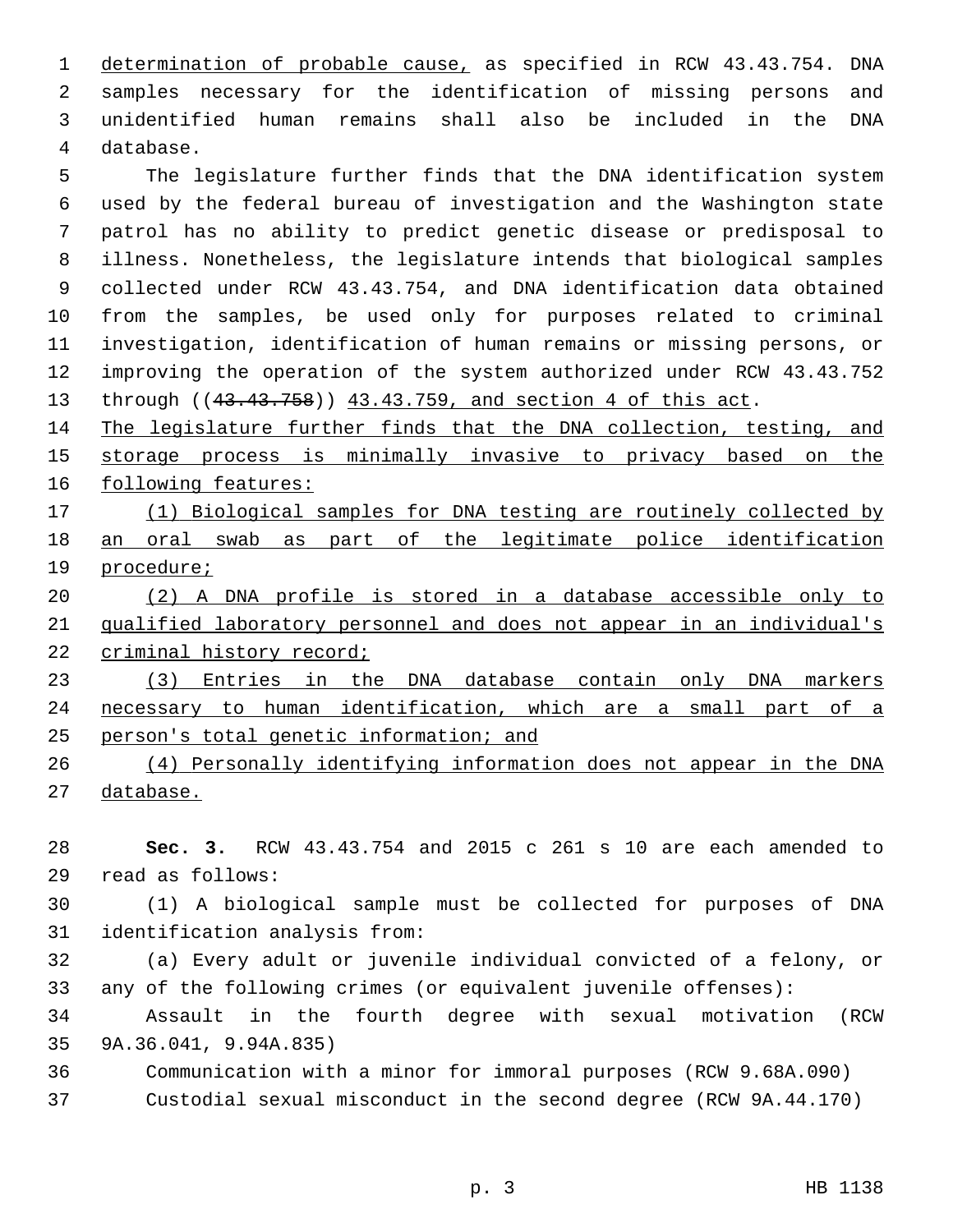Failure to register (RCW 9A.44.130 for persons convicted on or before June 10, 2010, and RCW 9A.44.132 for persons convicted after 3 June 10, 2010) 4 Harassment (RCW 9A.46.020) 5 Patronizing a prostitute (RCW 9A.88.110) Sexual misconduct with a minor in the second degree (RCW  $7, 9A.44.096$ 8 Stalking (RCW 9A.46.110) Violation of a sexual assault protection order granted under chapter 7.90 RCW; ((and)) (b) Every adult or juvenile individual who is required to 12 register under RCW 9A.44.130; and (c) Every adult charged with a criminal offense or lawfully arrested for a criminal offense when there has been a judicial determination of probable cause. If the person will not be detained in a city or county jail facility following the arraignment or probable cause hearing, the court must make the collection of a 18 biological sample a condition of release. (2) If the Washington state patrol crime laboratory already has a DNA sample from an individual for a qualifying offense, a subsequent 21 submission is not required to be submitted. (3) Biological samples shall be collected in the following 23 manner: (a) The city or county shall be responsible for obtaining the biological samples at the time of transfer to a city or county jail facility for: 27 (i) Persons convicted of any offense listed in subsection (1)(a) of this section or adjudicated guilty of an equivalent juvenile offense who do not serve a term of confinement in a department of corrections facility, and do serve a term of confinement in a city or 31 county jail facility( $\left( \frac{1}{f} \right)$  the city or county shall be responsible for obtaining the biological samples)  $(i)$  and (ii) Persons charged with any criminal offense or lawfully arrested for any criminal offense when there has been a judicial determination of probable cause as identified in subsection (1)(c) of

 this section, when the person is detained in a city or county jail 37 facility.

 (b) The local police department or sheriff's office shall be responsible for obtaining the biological samples for: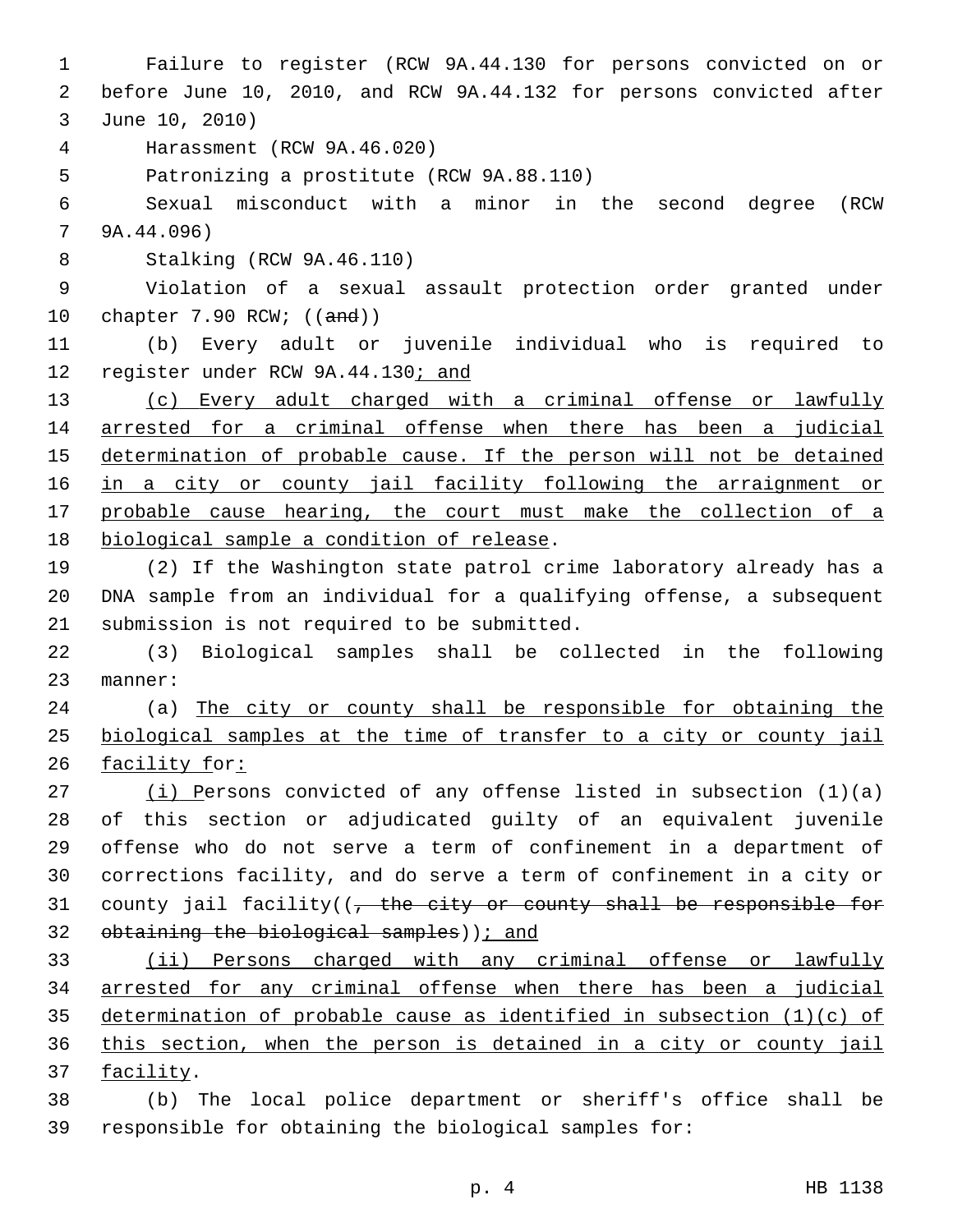(i) Persons convicted of any offense listed in subsection (1)(a) of this section or adjudicated guilty of an equivalent juvenile offense who do not serve a term of confinement in a department of corrections facility, and do not serve a term of confinement in a 5 city or county jail facility; ((and))

 (ii) Persons who are required to register under RCW 9A.44.130; and

 (iii) Persons charged with any criminal offense or lawfully arrested for any criminal offense when there has been a judicial determination of probable cause as identified in subsection (1)(c) of this section and the person is not detained in a city or county jail 12 facility.

 (c) For persons convicted of any offense listed in subsection (1)(a) of this section or adjudicated guilty of an equivalent juvenile offense, who are serving or who are to serve a term of confinement in a department of corrections facility or a department of social and health services facility, the facility holding the person shall be responsible for obtaining the biological samples at 19 the time of transfer to the facility. For those persons incarcerated before June 12, 2008, who have not yet had a biological sample collected, priority shall be given to those persons who will be 22 released the soonest.

 (d) An entity collecting a biological sample from an adult charged with a criminal offense or lawfully arrested for a criminal offense when there has been a judicial determination of probable cause, as required in this section, must provide the person with a 27 notice of the rights to expungement and destruction as required by section 5 of this act.

 (4) Any biological sample taken pursuant to RCW 43.43.752 through 30 ((43.43.758)) 43.43.759 may be retained by the forensic laboratory services bureau, and must be analyzed by the forensic laboratory services bureau unless a complete DNA profile for the person has previously been entered in the DNA database.

 (5) Any biological sample taken pursuant to RCW 43.43.752 through 43.43.759 shall be used solely for the purpose of providing DNA or other tests for identification analysis and prosecution of a criminal offense or for the identification of human remains or missing persons. Nothing in this section prohibits the submission of results derived from the biological samples to the federal bureau of 40 investigation combined DNA index system.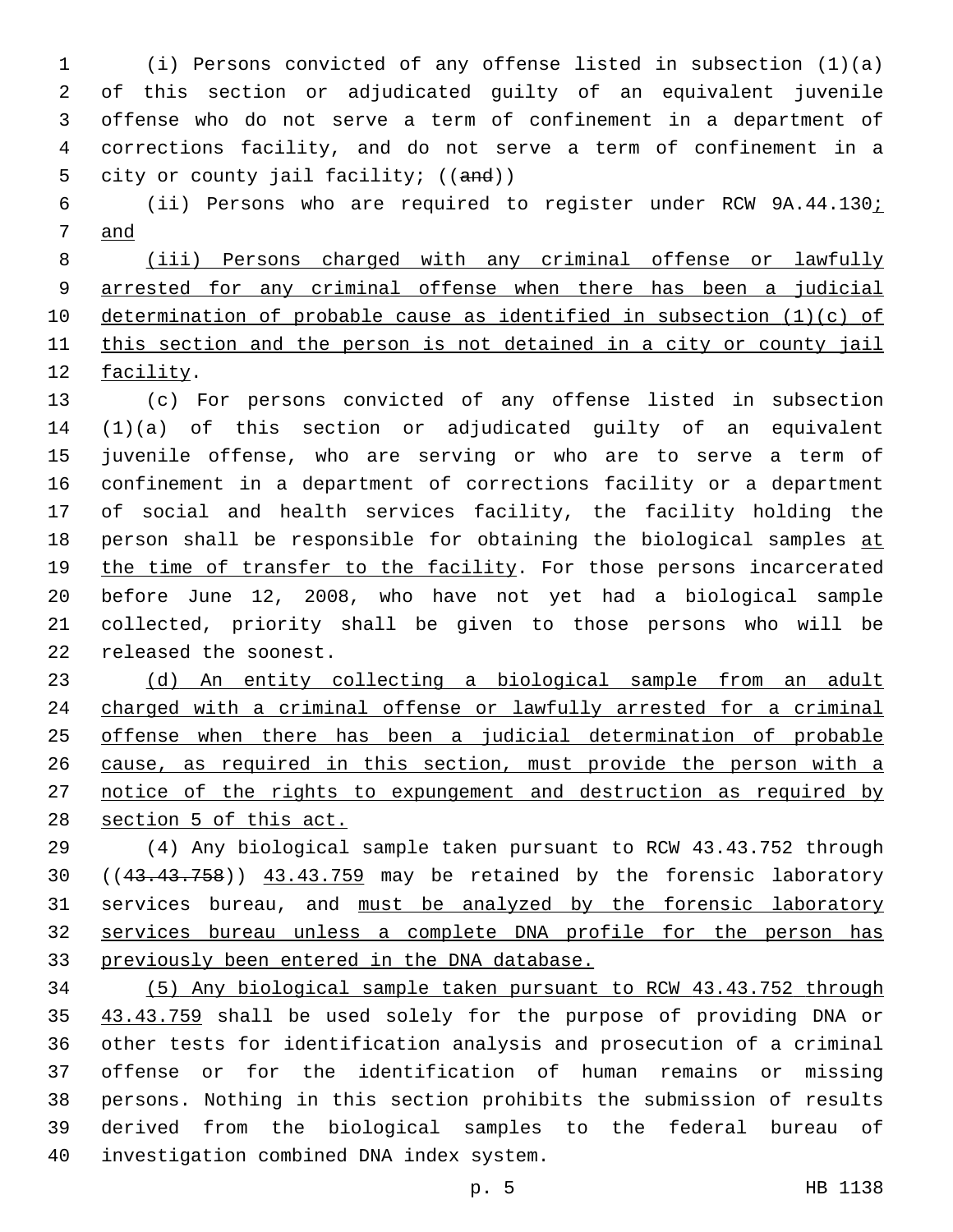$((\{5\}))$  (6) The forensic laboratory services bureau of the Washington state patrol is responsible for testing performed on all biological samples that are collected under subsection (1) of this section, to the extent allowed by funding available for this purpose. The director shall give priority to testing on samples collected from those adults or juveniles convicted of a felony or adjudicated guilty of an equivalent juvenile offense that is defined as a sex offense or a violent offense in RCW 9.94A.030. Known duplicate samples may be excluded from testing unless testing is deemed necessary or advisable 10 by the director.

11  $((6+))$  (7) This section applies to:

 (a) All adults and juveniles to whom this section applied prior 13 to June 12, 2008;

 (b) All adults and juveniles to whom this section did not apply 15 prior to June 12, 2008, who:

 (i) Are convicted on or after June 12, 2008, of an offense listed 17 in subsection  $(1)(a)$  of this section; or

 (ii) Were convicted prior to June 12, 2008, of an offense listed in subsection (1)(a) of this section and are still incarcerated on or after June 12, 2008; ((and))

 (c) All adults and juveniles who are required to register under RCW 9A.44.130 on or after June 12, 2008, whether convicted before, 23 on, or after June 12, 2008; and

 (d) All adults charged with a criminal offense or lawfully arrested for a criminal offense when there has been a judicial determination of probable cause on or after the effective date of 27 this section.

 $((+7+))$  (8) This section creates no rights in a third person. No cause of action may be brought based upon the noncollection or nonanalysis or the delayed collection or analysis of a biological sample authorized to be taken under RCW 43.43.752 through 32 ((43.43.758)) 43.43.759.

 ( $(48)$ )) (9) The detention, arrest, or conviction of a person based upon a database match or database information is not invalidated if it is determined that the sample was obtained or 36 placed in the database by mistake, if the sample is subject to expungement pursuant to this chapter, or if the conviction or juvenile adjudication that resulted in the collection of the biological sample was subsequently vacated or otherwise altered in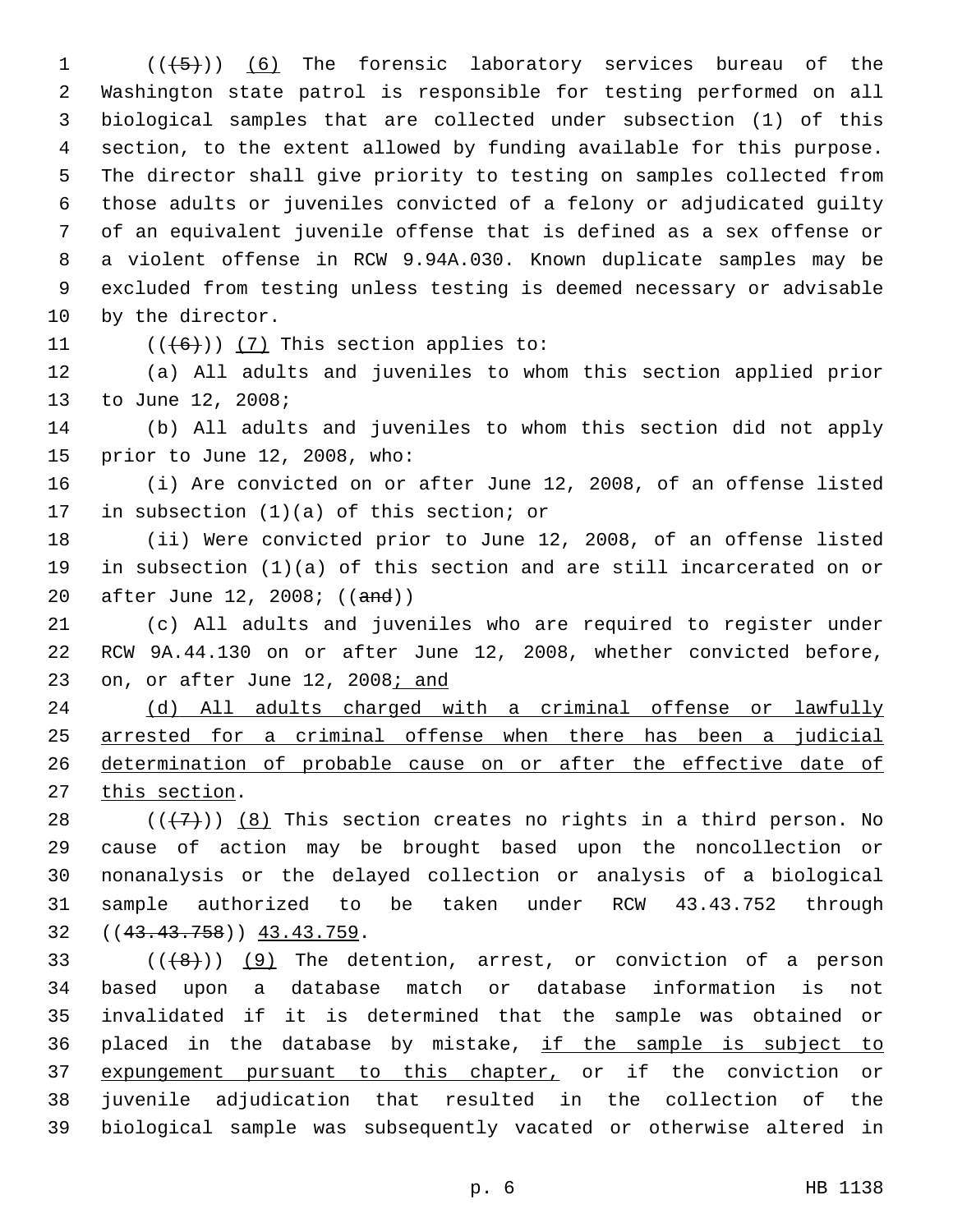any future proceeding including but not limited to posttrial or postfact-finding motions, appeals, or collateral attacks.

 $(1)$  (( $(9)$ )) (10) A person commits the crime of refusal to provide DNA if the person has a duty to register under RCW 9A.44.130 and the person willfully refuses to comply with a legal request for a DNA sample as required under this section. The refusal to provide DNA is 7 a gross misdemeanor.

 NEW SECTION. **Sec. 4.** A new section is added to chapter 43.43 9 RCW to read as follows:

 (1) A person may request expungement of the person's sample and DNA records from the DNA identification system if:

 (a) The person was required to provide a sample under RCW 43.43.754(1)(c) based on an arrest and a judicial determination of probable cause, but is not charged with an offense based upon the 15 arrest within one year of the arrest;

 (b) The person has been found not guilty, has been acquitted, or has had the charges dismissed for an offense requiring the collection of a biological sample under RCW 43.43.754(1)(c); or

 (c) The underlying conviction or adjudication requiring the collection of a biological sample under RCW 43.43.754 has been 21 reversed and the case dismissed.

 (2) To request expungement, the person must submit the following documents to the forensic laboratory services bureau:

24 (a) A written request for expungement;

 (b) Proof that the person has provided written notice of the request for expungement to the prosecuting attorney of the county in 27 which he or she was arrested, charged, convicted, or adjudicated; and

 (c)(i) A sworn affidavit that no charges following an arrest requiring the collection of a biological sample under RCW 43.43.754(1)(c) have been filed within one year of arrest;

 (ii) A certified copy of a final court order establishing that a charge for an offense requiring the collection of a biological sample under RCW 43.43.754(1)(c) has been dismissed or has resulted in an 34 acquittal; or

 (iii) A certified copy of a final court order reversing the conviction that required the collection of a biological sample under 37 RCW 43.43.754.

 (3)(a) Upon receipt of a written request for expungement, if the forensic laboratory services bureau has not previously analyzed the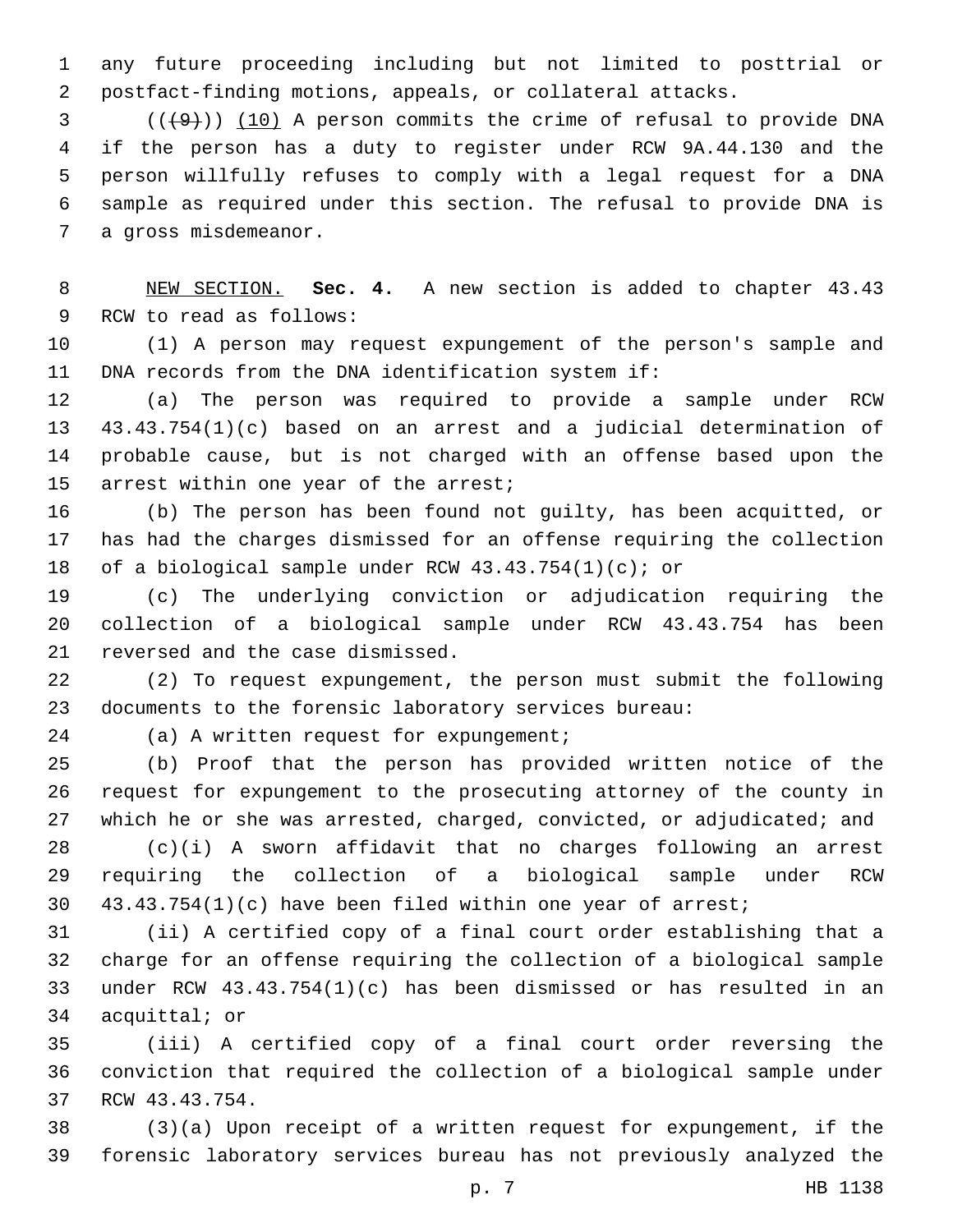person's sample, the Washington state patrol must give priority to analyzing the person's sample and searching the DNA identification 3 system for a match.

 (b) Once the forensic laboratory services bureau has analyzed the person's sample, searched the DNA identification system for a match, and received the documents required by subsection (2) of this section, the forensic laboratory services bureau must expunge the person's sample and DNA records from the DNA identification system.

 (c) The forensic laboratory services bureau may not expunge a person's sample and DNA records from the DNA identification system if the person has a prior conviction or a pending charge for which the collection of a sample is authorized under RCW 43.43.754.

 (4) The forensic laboratory services bureau must provide information regarding the rights to expungement and destruction on the Washington state patrol's official web site. The information must include the procedures for requesting expungement.

 NEW SECTION. **Sec. 5.** A new section is added to chapter 70.48 18 RCW to read as follows:

 (1) The jail administrator or his or her designee or chief law enforcement executive or his or her designee must provide notice of the requirements of RCW 43.43.740, 43.43.754, and section 4 of this act to jail staff who perform booking procedures and other staff who may be collecting DNA samples pursuant to RCW 43.43.754.

 (2) Notice of the rights to expungement and destruction must be provided, at the time a biological sample for DNA testing is taken, to all adults who have been charged with a criminal offense or who have been arrested for a criminal offense and a judicial determination of probable cause has been made. The notice must be in 29 substantially the following form:

 "Washington law requires the collection of a biological sample for DNA testing from all adults charged with a criminal offense or arrested for a criminal offense when a judicial determination of 33 probable cause has been made.

 THE LABORATORY MUST EXPUNGE YOUR DNA SAMPLE AND RECORDS IF: (1) YOU ARE NOT CHARGED WITHIN ONE YEAR OF AN ARREST PURSUANT TO WHICH A SAMPLE WAS REQUIRED; (2) YOU ARE FOUND NOT GUILTY; OR (3) YOUR 37 CONVICTION IS REVERSED AND THE CASE DISMISSED.

 For more information regarding your rights to expungement and destruction, see RCW 43.43.754 and section 4 of this act."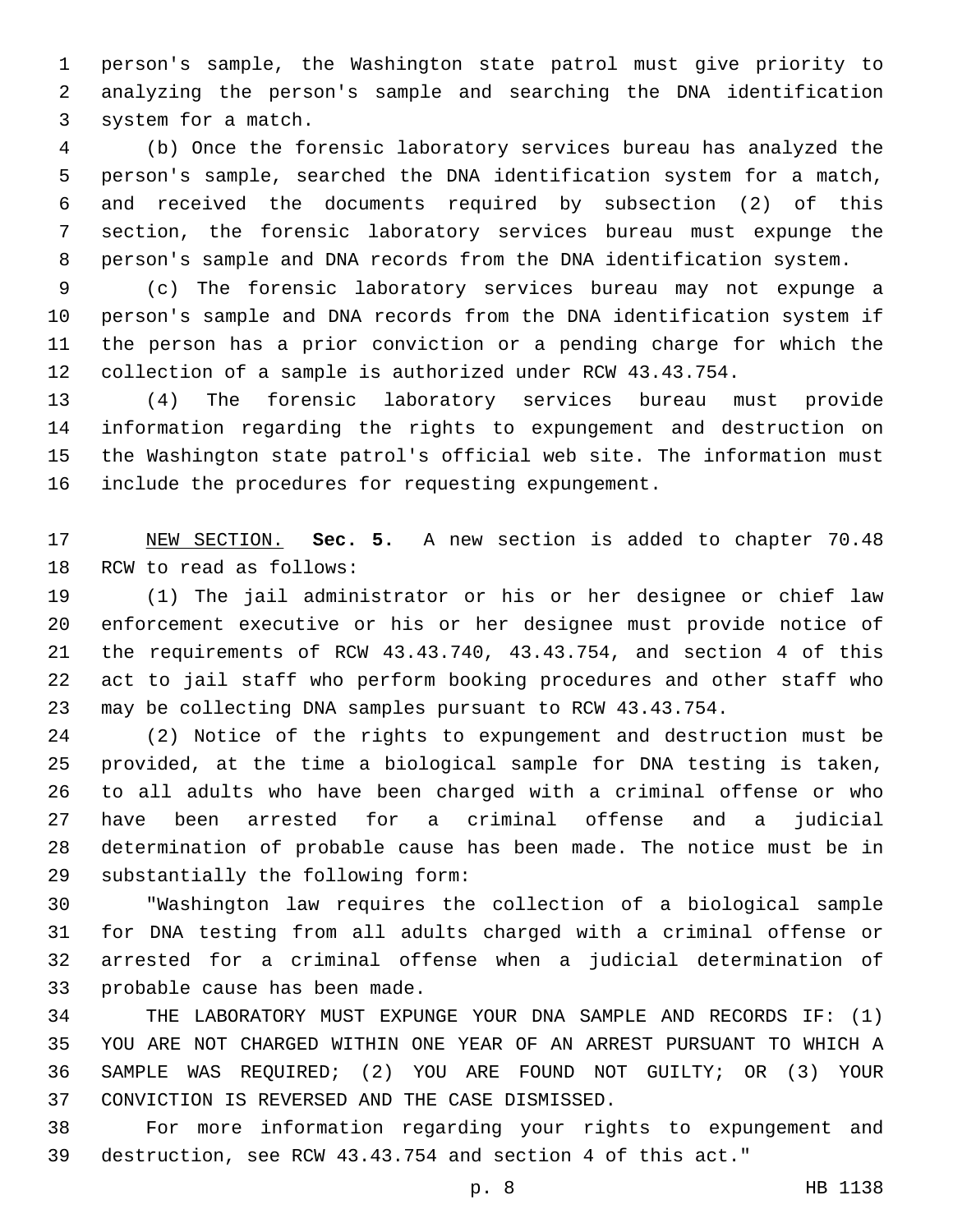**Sec. 6.** RCW 46.63.110 and 2012 c 82 s 1 are each amended to read 2 as follows:

 (1) A person found to have committed a traffic infraction shall be assessed a monetary penalty. No penalty may exceed two hundred and fifty dollars for each offense unless authorized by this chapter or 6 title.

 (2) The monetary penalty for a violation of (a) RCW 46.55.105(2) is two hundred fifty dollars for each offense; (b) RCW 46.61.210(1) is five hundred dollars for each offense. No penalty assessed under 10 this subsection  $(2)$  may be reduced.

 (3) The supreme court shall prescribe by rule a schedule of monetary penalties for designated traffic infractions. This rule shall also specify the conditions under which local courts may exercise discretion in assessing fines and penalties for traffic infractions. The legislature respectfully requests the supreme court to adjust this schedule every two years for inflation.

 (4) There shall be a penalty of twenty-five dollars for failure to respond to a notice of traffic infraction except where the infraction relates to parking as defined by local law, ordinance, regulation, or resolution or failure to pay a monetary penalty imposed pursuant to this chapter. A local legislative body may set a monetary penalty not to exceed twenty-five dollars for failure to respond to a notice of traffic infraction relating to parking as defined by local law, ordinance, regulation, or resolution. The local court, whether a municipal, police, or district court, shall impose the monetary penalty set by the local legislative body.

 (5) Monetary penalties provided for in chapter 46.70 RCW which are civil in nature and penalties which may be assessed for violations of chapter 46.44 RCW relating to size, weight, and load of motor vehicles are not subject to the limitation on the amount of monetary penalties which may be imposed pursuant to this chapter.

 (6) Whenever a monetary penalty, fee, cost, assessment, or other monetary obligation is imposed by a court under this chapter, it is immediately payable and is enforceable as a civil judgment under Title 6 RCW. If the court determines, in its discretion, that a person is not able to pay a monetary obligation in full, and not more than one year has passed since the later of July 1, 2005, or the date the monetary obligation initially became due and payable, the court shall enter into a payment plan with the person, unless the person has previously been granted a payment plan with respect to the same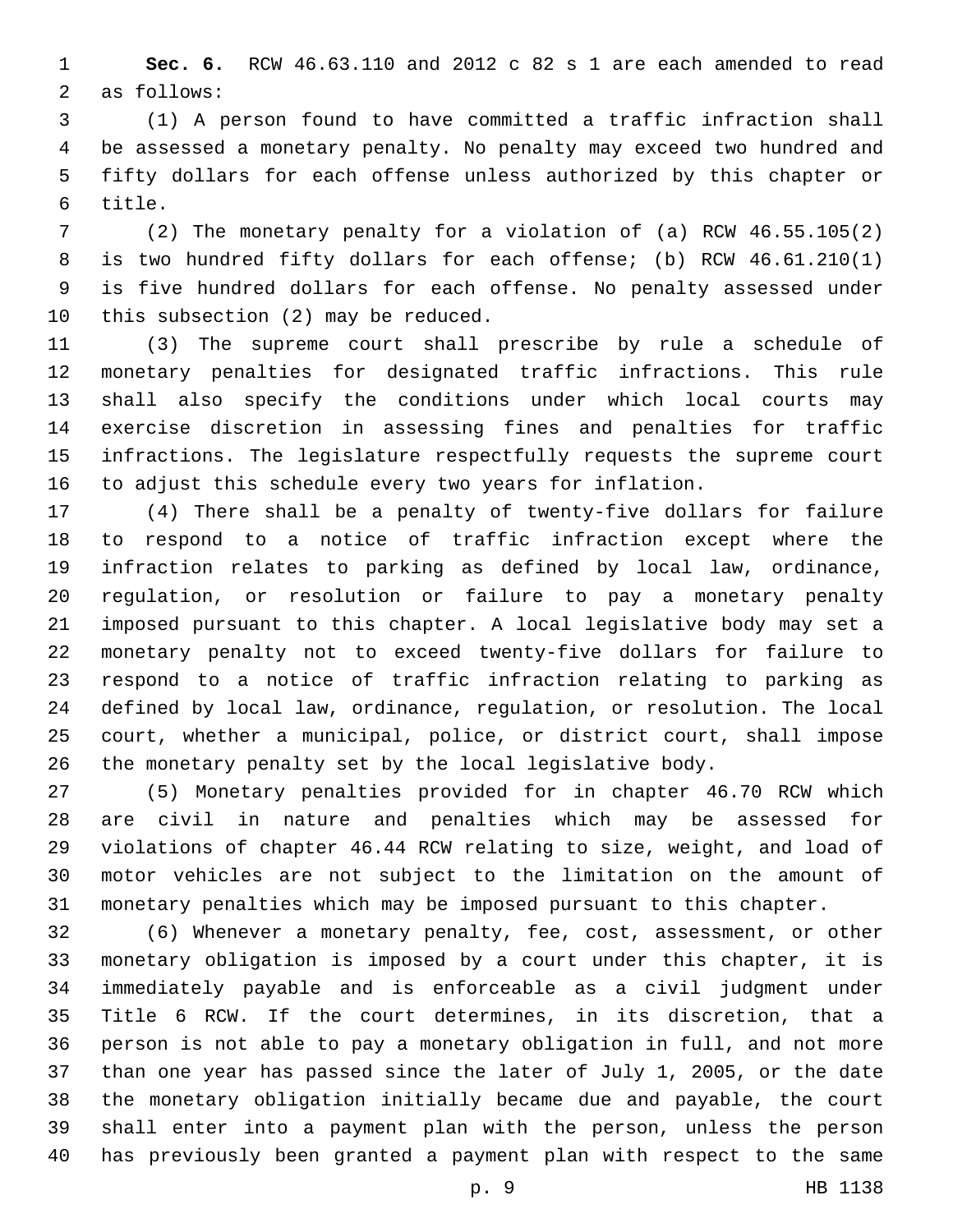monetary obligation, or unless the person is in noncompliance of any existing or prior payment plan, in which case the court may, at its discretion, implement a payment plan. If the court has notified the department that the person has failed to pay or comply and the person has subsequently entered into a payment plan and made an initial payment, the court shall notify the department that the infraction has been adjudicated, and the department shall rescind any suspension of the person's driver's license or driver's privilege based on failure to respond to that infraction. "Payment plan," as used in this section, means a plan that requires reasonable payments based on the financial ability of the person to pay. The person may voluntarily pay an amount at any time in addition to the payments 13 required under the payment plan.

 (a) If a payment required to be made under the payment plan is delinquent or the person fails to complete a community restitution program on or before the time established under the payment plan, unless the court determines good cause therefor and adjusts the payment plan or the community restitution plan accordingly, the court may refer the unpaid monetary penalty, fee, cost, assessment, or other monetary obligation for civil enforcement until all monetary obligations, including those imposed under subsections (3) and (4) of this section, have been paid, and court authorized community restitution has been completed, or until the court has entered into a new time payment or community restitution agreement with the person. For those infractions subject to suspension under RCW 46.20.289, the court shall notify the department of the person's failure to meet the conditions of the plan, and the department shall suspend the person's 28 driver's license or driving privileges.

 (b) If a person has not entered into a payment plan with the court and has not paid the monetary obligation in full on or before the time established for payment, the court may refer the unpaid monetary penalty, fee, cost, assessment, or other monetary obligation to a collections agency until all monetary obligations have been paid, including those imposed under subsections (3) and (4) of this section, or until the person has entered into a payment plan under this section. For those infractions subject to suspension under RCW 46.20.289, the court shall notify the department of the person's delinquency, and the department shall suspend the person's driver's 39 license or driving privileges.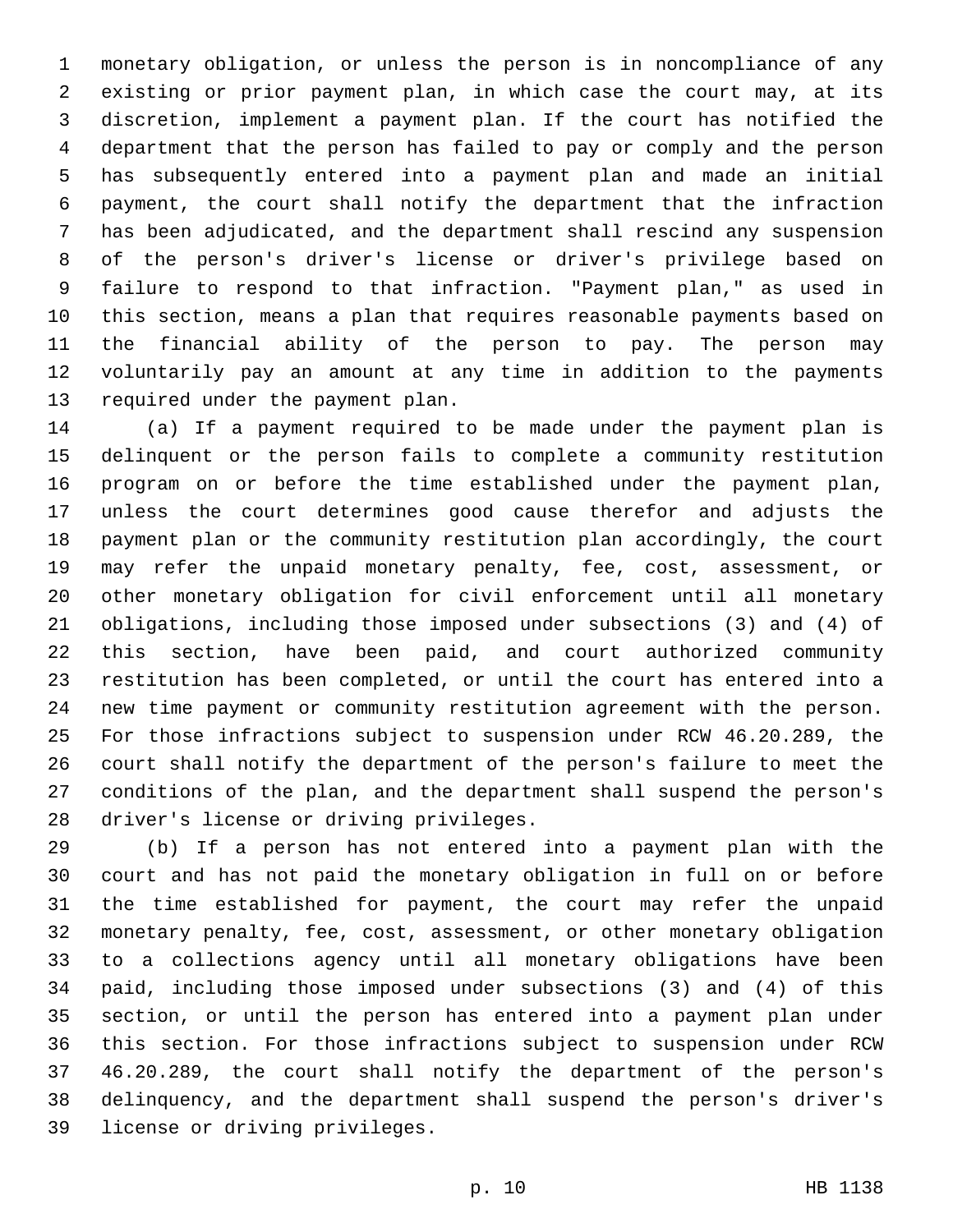(c) If the payment plan is to be administered by the court, the court may assess the person a reasonable administrative fee to be wholly retained by the city or county with jurisdiction. The administrative fee shall not exceed ten dollars per infraction or twenty-five dollars per payment plan, whichever is less.

 (d) Nothing in this section precludes a court from contracting with outside entities to administer its payment plan system. When outside entities are used for the administration of a payment plan, the court may assess the person a reasonable fee for such administrative services, which fee may be calculated on a periodic, 11 percentage, or other basis.

 (e) If a court authorized community restitution program for offenders is available in the jurisdiction, the court may allow conversion of all or part of the monetary obligations due under this section to court authorized community restitution in lieu of time payments if the person is unable to make reasonable time payments.

 (7) In addition to any other penalties imposed under this section and not subject to the limitation of subsection (1) of this section, a person found to have committed a traffic infraction shall be 20 assessed:

 (a) A fee of five dollars per infraction. Under no circumstances shall this fee be reduced or waived. Revenue from this fee shall be forwarded to the state treasurer for deposit in the emergency medical services and trauma care system trust account under RCW 70.168.040;

 (b) A fee of ten dollars per infraction. Under no circumstances shall this fee be reduced or waived. Revenue from this fee shall be forwarded to the state treasurer for deposit in the Washington auto 28 theft prevention authority account;  $((and))$ 

 (c) A fee of two dollars per infraction. Revenue from this fee shall be forwarded to the state treasurer for deposit in the 31 traumatic brain injury account established in RCW 74.31.060; and

 (d) A fee of two dollars per infraction. One dollar of the revenue from each fee assessed under this subsection (7)(d) must be forwarded to the state treasurer for deposit in the state DNA database account established in RCW 43.43.7532 and one dollar must be retained by the collecting jurisdiction to offset administrative 37 costs.

 (8)(a) In addition to any other penalties imposed under this section and not subject to the limitation of subsection (1) of this section, a person found to have committed a traffic infraction other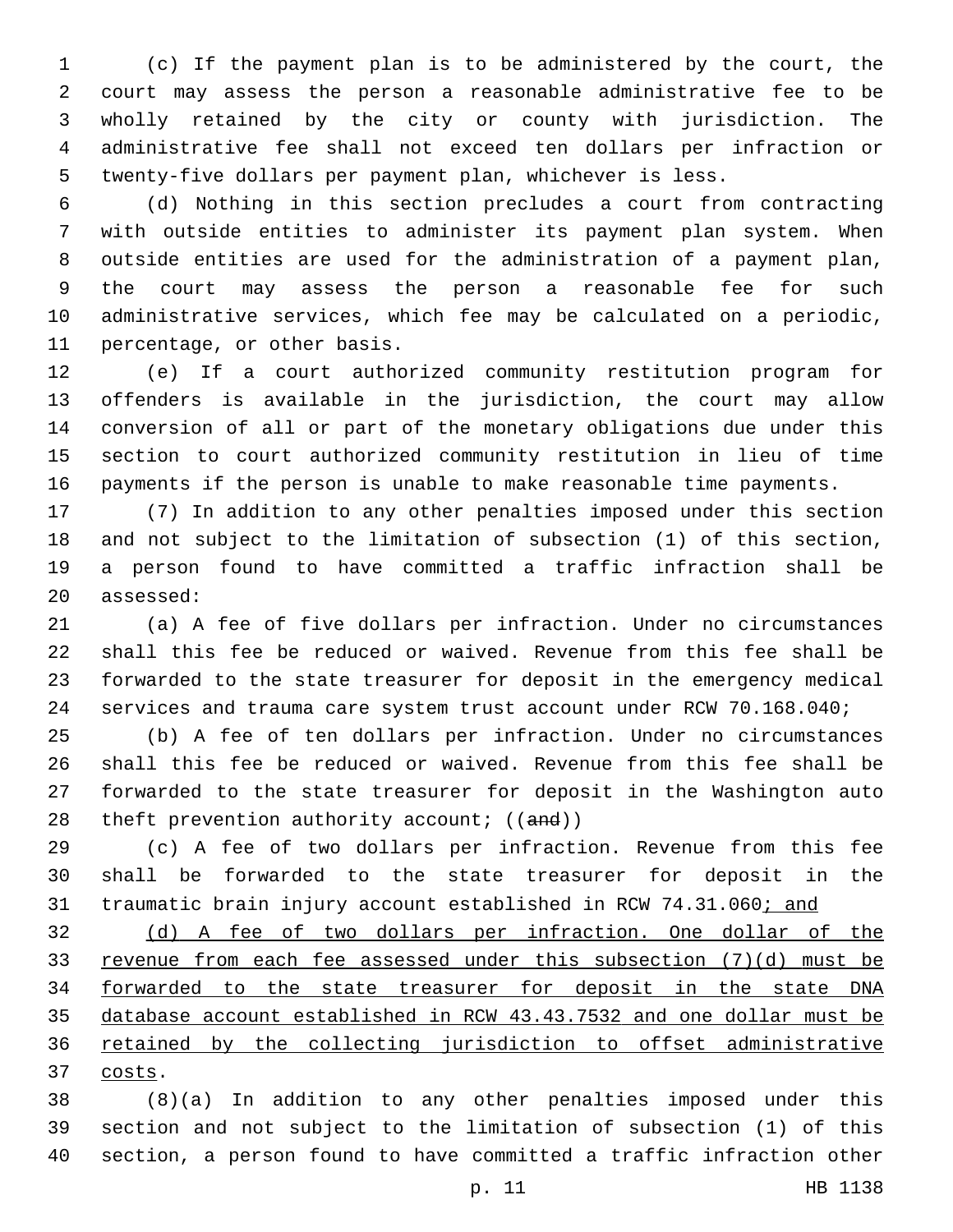than of RCW 46.61.527 or 46.61.212 shall be assessed an additional penalty of twenty dollars. The court may not reduce, waive, or suspend the additional penalty unless the court finds the offender to be indigent. If a court authorized community restitution program for offenders is available in the jurisdiction, the court shall allow offenders to offset all or a part of the penalty due under this subsection (8) by participation in the court authorized community 8 restitution program.

 (b) Eight dollars and fifty cents of the additional penalty under (a) of this subsection shall be remitted to the state treasurer. The remaining revenue from the additional penalty must be remitted under chapters 2.08, 3.46, 3.50, 3.62, 10.82, and 35.20 RCW. Money remitted under this subsection to the state treasurer must be deposited in the state general fund. The balance of the revenue received by the county or city treasurer under this subsection must be deposited into the county or city current expense fund. Moneys retained by the city or county under this subsection shall constitute reimbursement for any 18 liabilities under RCW 43.135.060.

 (9) If a legal proceeding, such as garnishment, has commenced to collect any delinquent amount owed by the person for any penalty imposed by the court under this section, the court may, at its 22 discretion, enter into a payment plan.

 (10) The monetary penalty for violating RCW 46.37.395 is: (a) Two hundred fifty dollars for the first violation; (b) five hundred dollars for the second violation; and (c) seven hundred fifty dollars 26 for each violation thereafter.

 **Sec. 7.** RCW 43.43.690 and 2015 c 265 s 30 are each amended to read as follows:28

 (1) When an adult offender has been adjudged guilty of violating any criminal statute of this state and a crime laboratory analysis was performed by a state crime laboratory, in addition to any other disposition, penalty, or fine imposed, the court shall levy a crime laboratory analysis fee of one hundred dollars for each offense for 34 which the person was convicted. ((Upon a verified petition by the person assessed the fee, the court may suspend payment of all or part of the fee if it finds that the person does not have the ability to 37 pay)) The court may not suspend, reduce, or defer payment of the fee. (2) All crime laboratory analysis fees assessed under this

section shall be collected by the clerk of the court and forwarded to